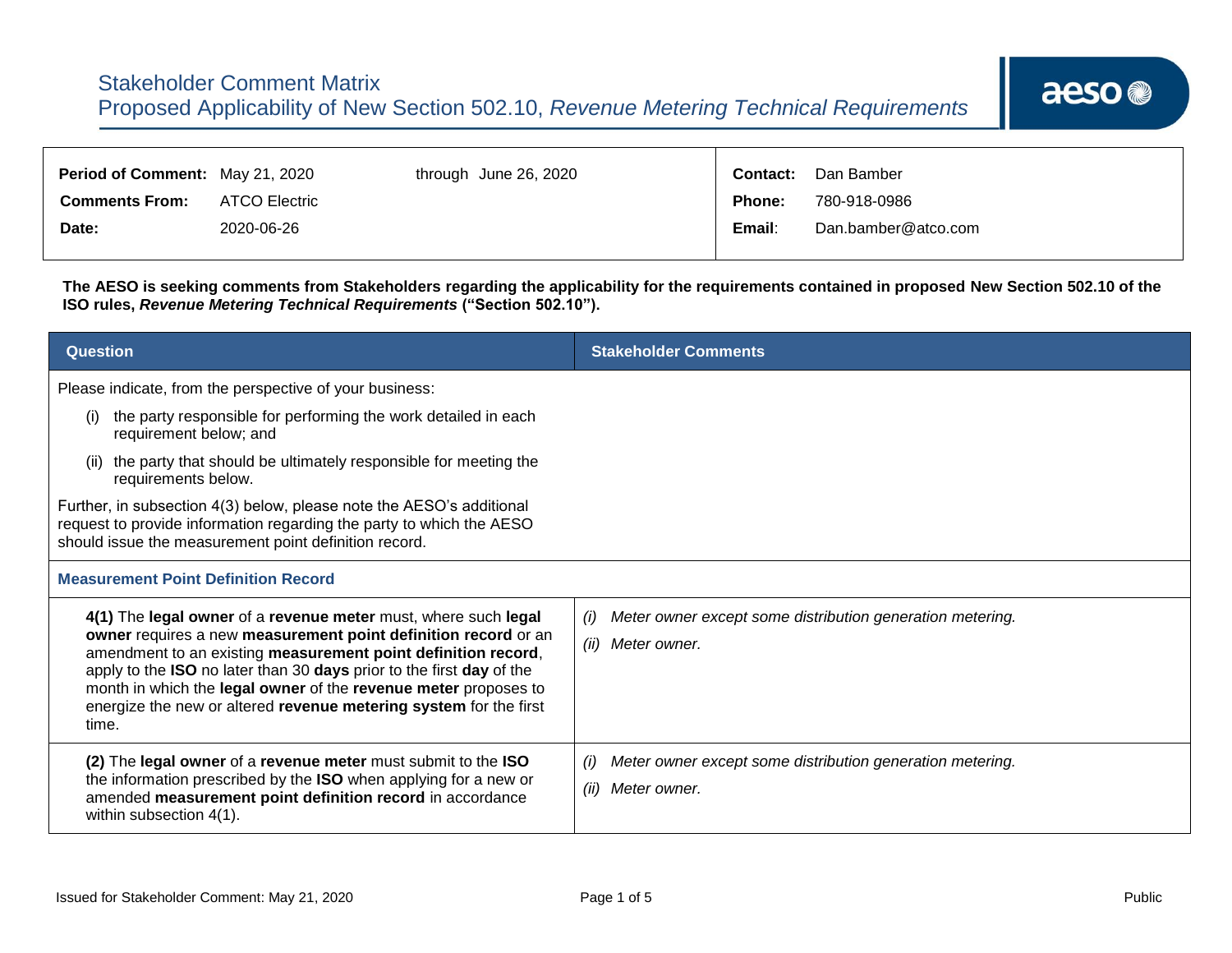

| Please provide information regarding the party to which the AESO should<br>issue the measurement point definition record.<br>(3) The ISO must issue a measurement point definition record<br>for a measurement point to the legal owner of the revenue<br>meter, or to a person designated by the legal owner of the<br>revenue meter, if the information submitted in accordance with<br>subsection 4(2): | <b>ISO</b><br>(i)<br>$(ii)$ ISO<br>The AESO should also issue the measurement point definition record to MDM, LSA<br>and the contract stakeholder as well. The MDM and LSA need the information to setup<br>their systems in compliance with Rule 021. |
|------------------------------------------------------------------------------------------------------------------------------------------------------------------------------------------------------------------------------------------------------------------------------------------------------------------------------------------------------------------------------------------------------------|--------------------------------------------------------------------------------------------------------------------------------------------------------------------------------------------------------------------------------------------------------|
| (4) The legal owner of a revenue meter must install and operate a<br>revenue meter in accordance with measurement point definition<br>record issued by the ISO in accordance with subsection 4(3)                                                                                                                                                                                                          | Meter owner<br>(i)<br>(ii)<br>Meter owner                                                                                                                                                                                                              |
| <b>Revenue Meter</b>                                                                                                                                                                                                                                                                                                                                                                                       |                                                                                                                                                                                                                                                        |
| 5(1) The legal owner of a revenue meter must ensure that the<br>revenue meter is approved, verified, sealed, re-verified and sealed,<br>as applicable, in accordance with the Electricity and Gas<br>Inspections Act, RSC 1985 c E-4, as amended.                                                                                                                                                          | Meter owner<br>(i)<br>(ii)<br>Meter owner                                                                                                                                                                                                              |
| (2) The legal owner of a revenue meter must ensure that the<br>revenue meter has an accuracy class rating that is less than or<br>equal to 0.2% for Watthour measurement if:                                                                                                                                                                                                                               | Meter owner<br>(i)<br>Meter owner<br>(ii)                                                                                                                                                                                                              |
| (a) the capacity of the metering point of the revenue meter is<br>greater than or equal to 1.0 MVA; and                                                                                                                                                                                                                                                                                                    |                                                                                                                                                                                                                                                        |
| (b) the revenue meter is not the subject of a dispensation<br>under the Electricity and Gas Inspection Act, RSC 1985 c E-4,<br>as amended.                                                                                                                                                                                                                                                                 |                                                                                                                                                                                                                                                        |
| (3) The legal owner of a revenue meter must ensure that the<br>revenue meter has an accuracy class rating that is less than or<br>equal to 0.5% for Varhour measurement if:                                                                                                                                                                                                                                | Meter owner<br>(i)<br>(ii)<br>Meter owner                                                                                                                                                                                                              |
| (a) the capacity of the metering point of the revenue meter is<br>greater than or equal to 1.0 MVA; and                                                                                                                                                                                                                                                                                                    |                                                                                                                                                                                                                                                        |
| (b) the revenue meter is not the subject of a dispensation<br>under the Electricity and Gas Inspection Act, RSC 1985 c E-4,                                                                                                                                                                                                                                                                                |                                                                                                                                                                                                                                                        |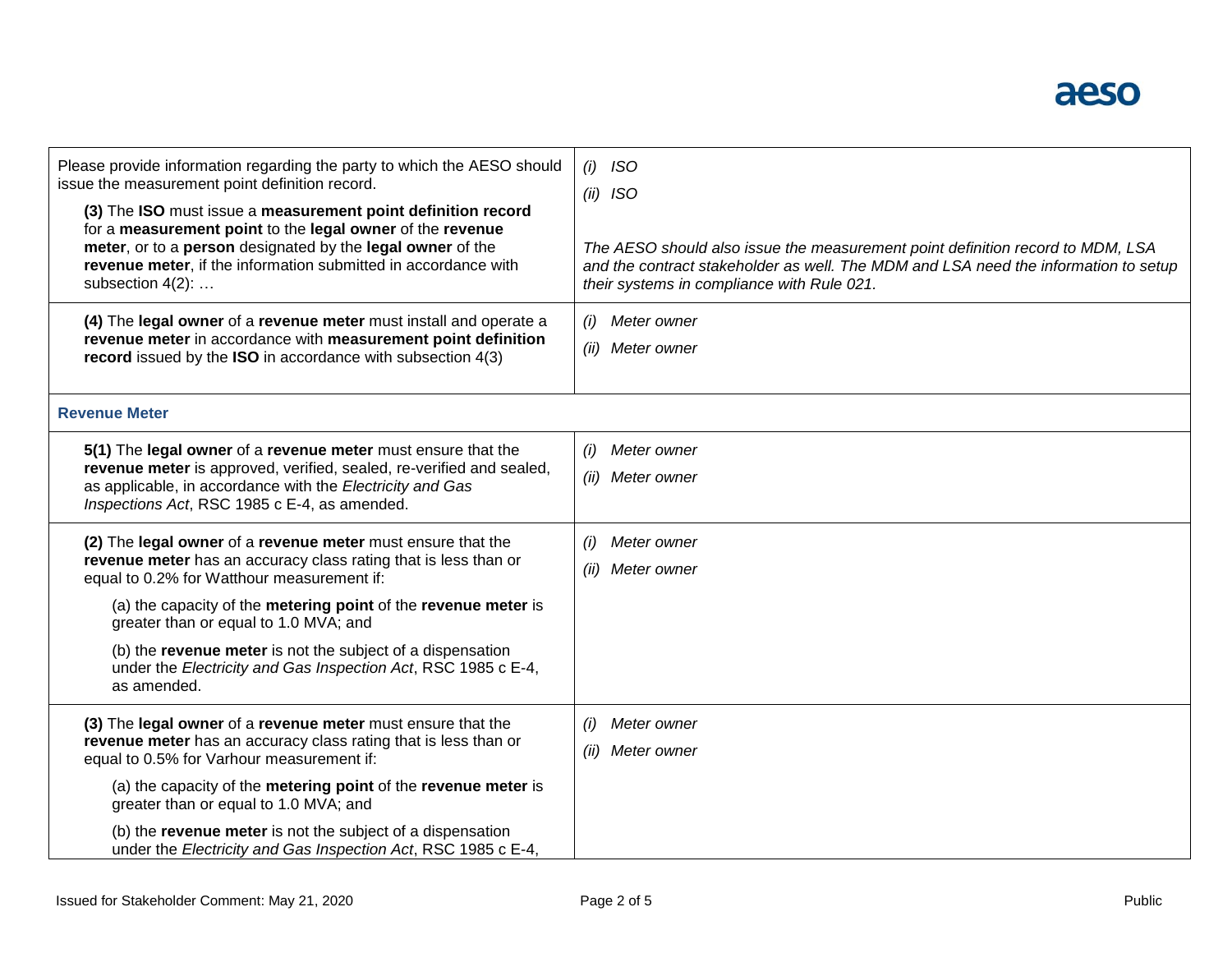

| as amended.                                                                                                                                                                                                                                                                                                                                                                                                     |                                           |  |
|-----------------------------------------------------------------------------------------------------------------------------------------------------------------------------------------------------------------------------------------------------------------------------------------------------------------------------------------------------------------------------------------------------------------|-------------------------------------------|--|
| <b>Measurement Transformer</b>                                                                                                                                                                                                                                                                                                                                                                                  |                                           |  |
| 6(1) The legal owner of a revenue meter must ensure that the<br>measurement transformer has an accuracy class rating less than<br>or equal to 0.3% if:<br>(a) the capacity of the metering point of the revenue meter is<br>greater than or equal to 1.0 MVA; and<br>(b) the revenue meter is not the subject of a dispensation<br>under the Electricity and Gas Inspection Act, RSC 1985 c E-4,<br>as amended. | (i)<br>Meter owner<br>(ii)<br>Meter owner |  |
| (2) The legal owner of a revenue meter must, unless the ISO<br>approves otherwise, ensure that the measurement transformer:<br>(a) is located and connected without compensation methods;<br>(b) produces a real metering point; and<br>(c) has a dedicated current transformer core for measurement.                                                                                                           | Meter owner<br>(i)<br>(ii)<br>Meter owner |  |
| <b>Metering Data Services</b>                                                                                                                                                                                                                                                                                                                                                                                   |                                           |  |
| 7(1) The legal owner of a revenue meter must retain metering<br>data from the revenue metering system, including a record of final<br>estimates and adjustments and the method used to perform the<br>estimates or adjustments, in the electronic format specified in the<br>Commission's Rule 021: Settlement System Code Rules for a<br>period of at least 8 years.                                           | Meter owner<br>(i)<br>(ii)<br>Meter owner |  |
| (2) The legal owner of a revenue meter must process metering<br>data for each measurement point in accordance with the algorithm<br>in the measurement point definition record issued in accordance<br>with subsection 4(3).                                                                                                                                                                                    | (i)<br>Meter owner<br>(ii)<br>Meter owner |  |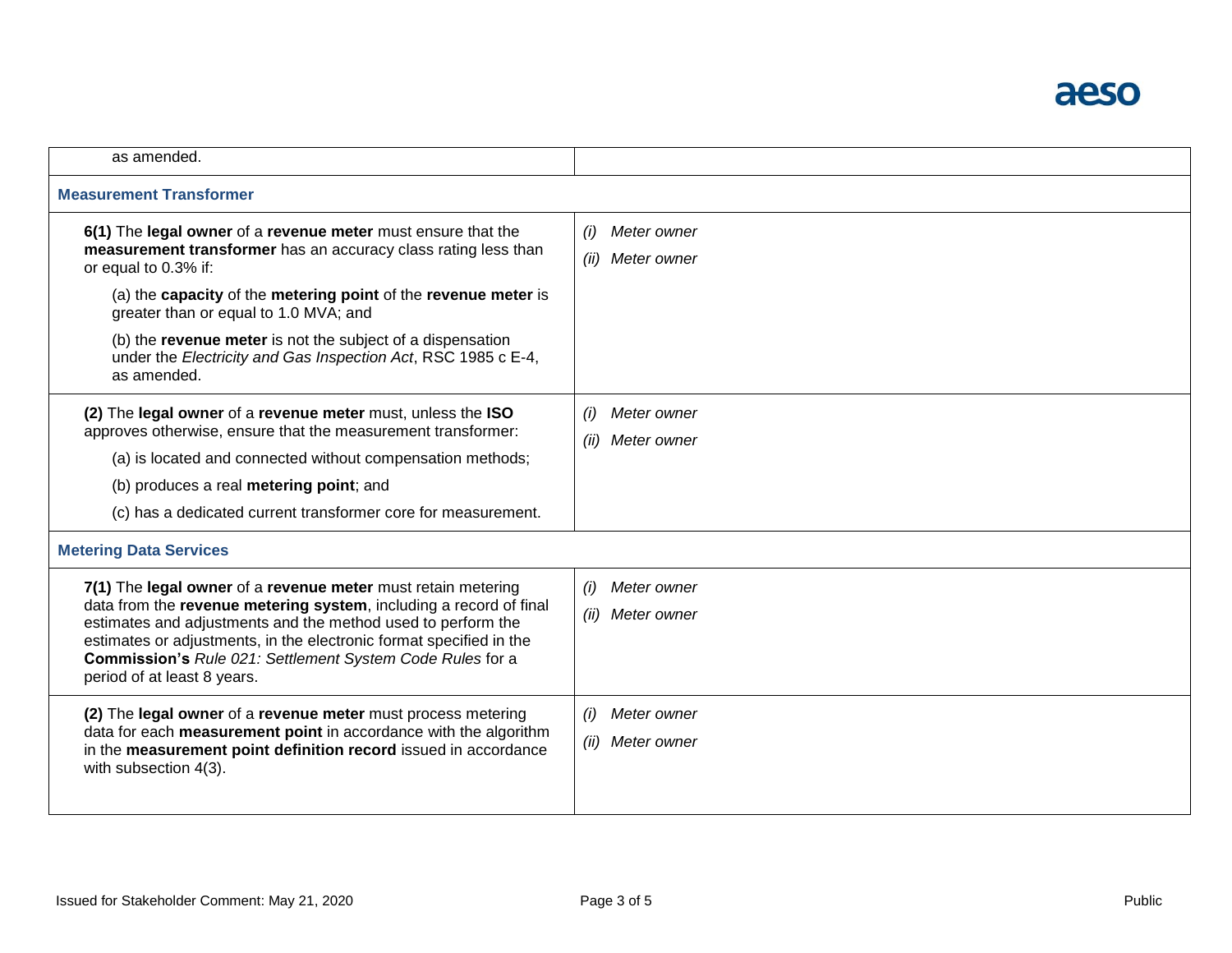

| (3) The legal owner of a revenue meter must, within 30 days of<br>energizing the revenue meter for the first time, validate the<br>metering equipment and the metering data using reasonable<br>methods and alternative data sources.                                                       | Meter owner<br>(ii)<br>Meter owner        |  |
|---------------------------------------------------------------------------------------------------------------------------------------------------------------------------------------------------------------------------------------------------------------------------------------------|-------------------------------------------|--|
| <b>Revenue Meter Testing and Reporting</b>                                                                                                                                                                                                                                                  |                                           |  |
| 8(2) The legal owner of a revenue meter must provide the results<br>of the in-situ test performed in subsection 8(1) to ISO if the test<br>resulted in an error measurement of +/- 3%.                                                                                                      | (iii) Meter owner<br>(iv) Meter owner     |  |
| (3) The legal owner of a revenue meter must, at the request of the<br>ISO:<br>(a) undertake and complete in-situ tests for the metering<br>equipment within a mutually agreed time frame; and<br>(b) report the results to the <b>ISO</b> within 30 days of receiving the<br>ISO's request. | Meter owner<br>(i)<br>(ii)<br>Meter owner |  |
| <b>Measurement Data Corrections</b>                                                                                                                                                                                                                                                         |                                           |  |
| 9(1) The legal owner of a revenue meter must, if the legal owner<br>discovers an error in <b>measurement data</b> that has been submitted<br>to the ISO for financial settlement, notify the ISO of the error as<br>soon as practicable in the form the ISO specifies.                      | Meter owner<br>(i)<br>Meter owner<br>(ii) |  |
| (2) The legal owner of a revenue meter must include the following<br>information in the notice referred to in subsection 9(1):<br>(a) the reason for the error; and<br>(b) the correct measurement data.                                                                                    | Meter owner<br>Meter owner<br>(ii)        |  |
| (4) The legal owner of a revenue meter must submit the correct<br>measurement data to the ISO as soon as practicable if the ISO's<br>review in subsection 9(3) confirms that the previously submitted<br>measurement data was erroneous.                                                    | Meter owner<br>(i)<br>(ii)<br>Meter owner |  |